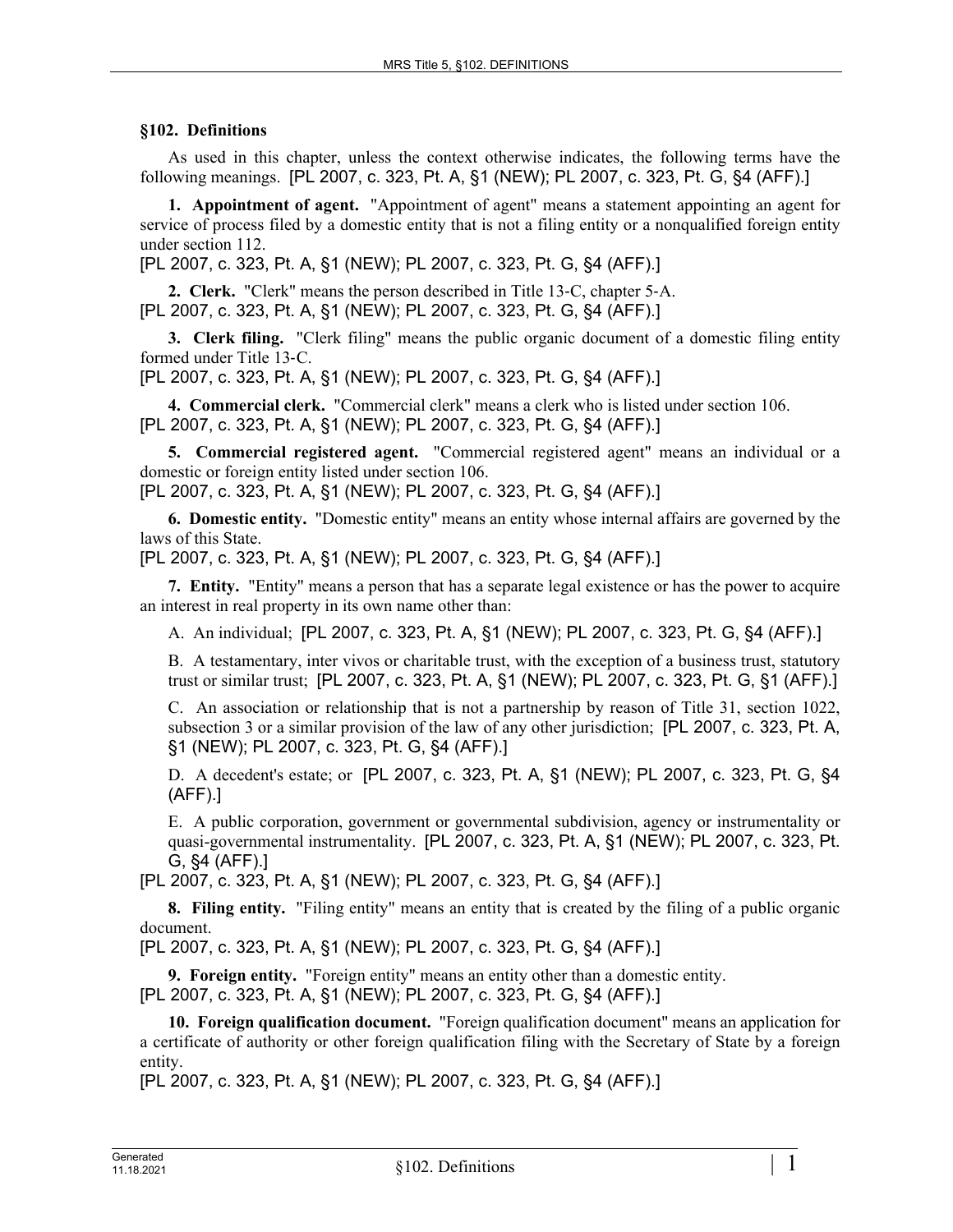**11. Governance interest.** "Governance interest" means the right under the organic law or organic rules of an entity, other than as a governor, agent, assignee or proxy, to:

A. Receive or demand access to information concerning, or the books and records of, the entity; [PL 2007, c. 323, Pt. A, §1 (NEW); PL 2007, c. 323, Pt. G, §4 (AFF).]

B. Vote for the election of the governors of the entity; or [PL 2007, c. 323, Pt. A, §1 (NEW); PL 2007, c. 323, Pt. G, §4 (AFF).]

C. Receive notice of or vote on any or all issues involving the internal affairs of the entity. [PL 2007, c. 323, Pt. A, §1 (NEW); PL 2007, c. 323, Pt. G, §4 (AFF).]

[PL 2007, c. 323, Pt. A, §1 (NEW); PL 2007, c. 323, Pt. G, §4 (AFF).]

**12. Governor.** "Governor" means a person by or under whose authority the powers of an entity are exercised and under whose direction the business and affairs of the entity are managed pursuant to the organic law and organic rules of the entity.

[PL 2007, c. 323, Pt. A, §1 (NEW); PL 2007, c. 323, Pt. G, §4 (AFF).]

**13. Interest.** "Interest" means:

A. A governance interest in an unincorporated entity; [PL 2007, c. 323, Pt. A, §1 (NEW); PL 2007, c. 323, Pt. G, §4 (AFF).]

B. A transferable interest in an unincorporated entity; or [PL 2007, c. 323, Pt. A, §1 (NEW); PL 2007, c. 323, Pt. G, §4 (AFF).]

C. A share or membership in a corporation. [PL 2007, c. 323, Pt. A, §1 (NEW); PL 2007, c. 323, Pt. G, §4 (AFF).]

[PL 2007, c. 323, Pt. A, §1 (NEW); PL 2007, c. 323, Pt. G, §4 (AFF).]

**14. Interest holder.** "Interest holder" means a direct holder of an interest. [PL 2007, c. 323, Pt. A, §1 (NEW); PL 2007, c. 323, Pt. G, §4 (AFF).]

**15. Jurisdiction of organization.** "Jurisdiction of organization," with respect to an entity, means the jurisdiction whose law includes the organic law of the entity. [PL 2007, c. 323, Pt. A, §1 (NEW); PL 2007, c. 323, Pt. G, §4 (AFF).]

**16. Noncommercial clerk.** "Noncommercial clerk" means a clerk that is not listed as a commercial clerk under section 106 and that is:

A. An individual that serves in this State as the agent for service of process of an entity; or [PL 2009, c. 56, §1 (AMD).]

B. The individual who holds the office or other position in an entity that is designated as the agent for service of process pursuant to section 105, subsection 1, paragraph B, subparagraph (2). [PL 2007, c. 323, Pt. A, §1 (NEW); PL 2007, c. 323, Pt. G, §4 (AFF).]

[PL 2009, c. 56, §1 (AMD).]

**17. Noncommercial registered agent.** "Noncommercial registered agent" means a person that is not listed as a commercial registered agent under section 106 and that is:

A. An individual or a domestic or foreign entity that serves in this State as the agent for service of process of an entity; or [PL 2007, c. 323, Pt. A, §1 (NEW); PL 2007, c. 323, Pt. G, §4 (AFF).]

B. The individual who holds the office or other position in an entity that is designated as the agent for service of process pursuant to section 105, subsection 1, paragraph B, subparagraph (2). [PL 2007, c. 323, Pt. A, §1 (NEW); PL 2007, c. 323, Pt. G, §4 (AFF).] [PL 2007, c. 323, Pt. A, §1 (NEW); PL 2007, c. 323, Pt. G, §4 (AFF).]

**18. Nonqualified foreign entity.** "Nonqualified foreign entity" means a foreign entity that is not authorized to transact business in this State pursuant to a filing with the Secretary of State.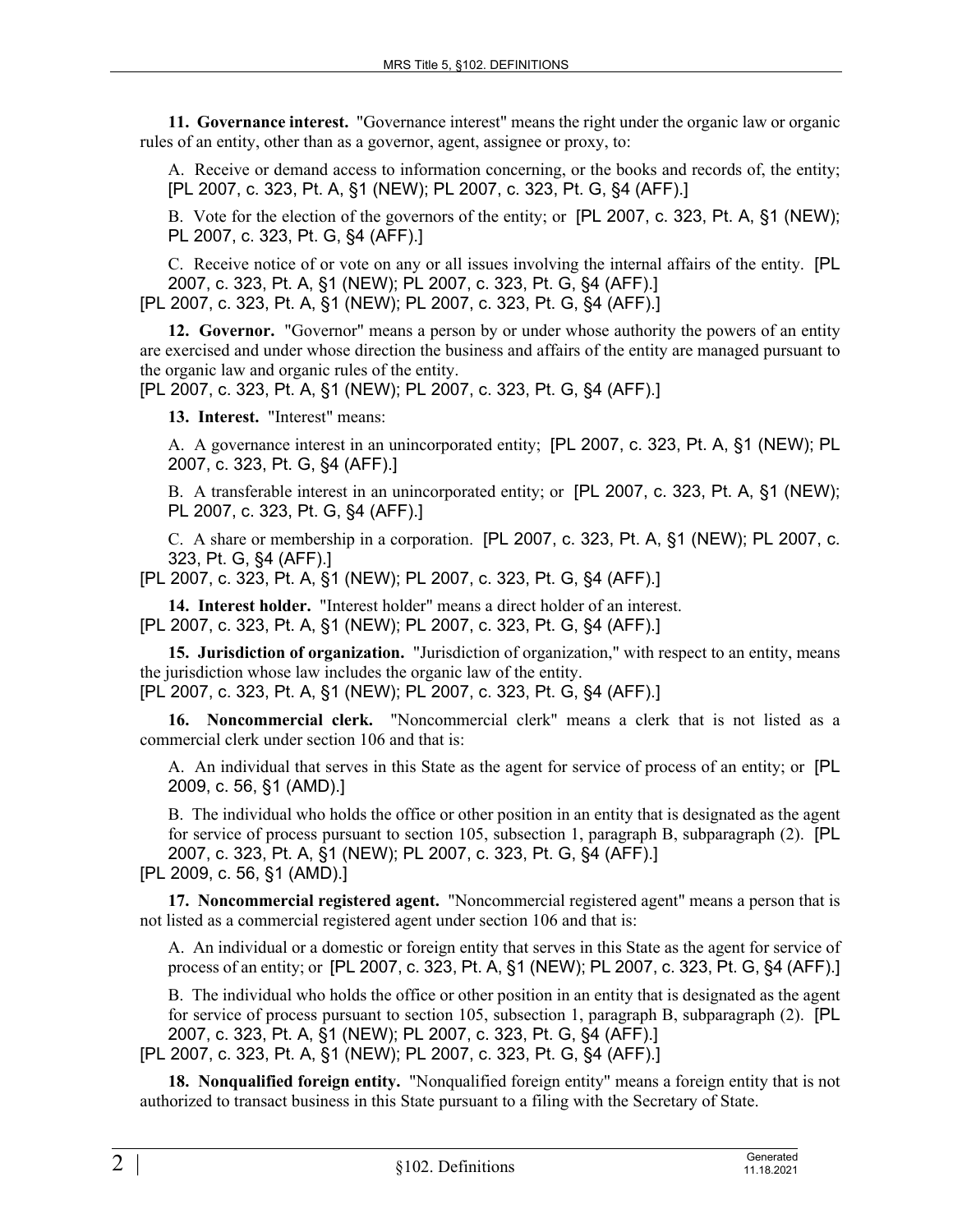[PL 2007, c. 323, Pt. A, §1 (NEW); PL 2007, c. 323, Pt. G, §4 (AFF).]

**19. Nonresident LLP statement.** "Nonresident LLP statement" means:

A. A statement of qualification of a domestic limited liability partnership that does not have an office in this State; or [PL 2007, c. 323, Pt. A, §1 (NEW); PL 2007, c. 323, Pt. G, §4 (AFF).]

B. A statement of foreign qualification of a foreign limited liability partnership that does not have an office in this State. [PL 2007, c. 323, Pt. A, §1 (NEW); PL 2007, c. 323, Pt. G, §4 (AFF).] [PL 2007, c. 323, Pt. A, §1 (NEW); PL 2007, c. 323, Pt. G, §4 (AFF).]

**20. Organic law.** "Organic law" means the statutes, if any, other than this chapter, governing the internal affairs of an entity.

[PL 2007, c. 323, Pt. A, §1 (NEW); PL 2007, c. 323, Pt. G, §4 (AFF).]

**21. Organic rules.** "Organic rules" means the public organic document and private organic rules of an entity.

[PL 2007, c. 323, Pt. A, §1 (NEW); PL 2007, c. 323, Pt. G, §4 (AFF).]

**22. Person.** "Person" means an individual, corporation, estate, trust, partnership, limited liability company, business or similar trust, association, joint venture, public corporation, government or governmental subdivision, agency or instrumentality or any other legal or commercial entity. [PL 2007, c. 323, Pt. A, §1 (NEW); PL 2007, c. 323, Pt. G, §4 (AFF).]

**23. Private organic rules.** "Private organic rules" means the rules, whether or not in a record, that govern the internal affairs of an entity, are binding on all of its interest holders and are not part of its public organic document, if any.

[PL 2007, c. 323, Pt. A, §1 (NEW); PL 2007, c. 323, Pt. G, §4 (AFF).]

**24. Public organic document.** "Public organic document" means the public record, the filing of which creates an entity, and any amendment to or restatement of that record. [PL 2007, c. 323, Pt. A, §1 (NEW); PL 2007, c. 323, Pt. G, §4 (AFF).]

**25. Qualified foreign entity.** "Qualified foreign entity" means a foreign entity that is authorized to transact business in this State pursuant to a filing with the Secretary of State. [PL 2007, c. 323, Pt. A, §1 (NEW); PL 2007, c. 323, Pt. G, §4 (AFF).]

**26. Record.** "Record" means information that is inscribed on a tangible medium or that is stored in an electronic or other medium and is retrievable in perceivable form. [PL 2007, c. 323, Pt. A, §1 (NEW); PL 2007, c. 323, Pt. G, §4 (AFF).]

**27. Registered agent.** "Registered agent" means a commercial registered agent or a noncommercial registered agent.

[PL 2007, c. 323, Pt. A, §1 (NEW); PL 2007, c. 323, Pt. G, §4 (AFF).]

**28. Registered agent filing.** "Registered agent filing" means:

A. The public organic document of a domestic filing entity other than a domestic filing entity formed under Title 13‑C; [PL 2007, c. 323, Pt. A, §1 (NEW); PL 2007, c. 323, Pt. G, §4 (AFF).]

B. A nonresident LLP statement; [PL 2007, c. 323, Pt. A, §1 (NEW); PL 2007, c. 323, Pt. G, §4 (AFF).]

C. A foreign qualification document; or [PL 2007, c. 323, Pt. A, §1 (NEW); PL 2007, c. 323, Pt. G, §4 (AFF).]

D. An appointment of agent. [PL 2007, c. 323, Pt. A, §1 (NEW); PL 2007, c. 323, Pt. G, §4 (AFF).]

[PL 2007, c. 323, Pt. A, §1 (NEW); PL 2007, c. 323, Pt. G, §4 (AFF).]